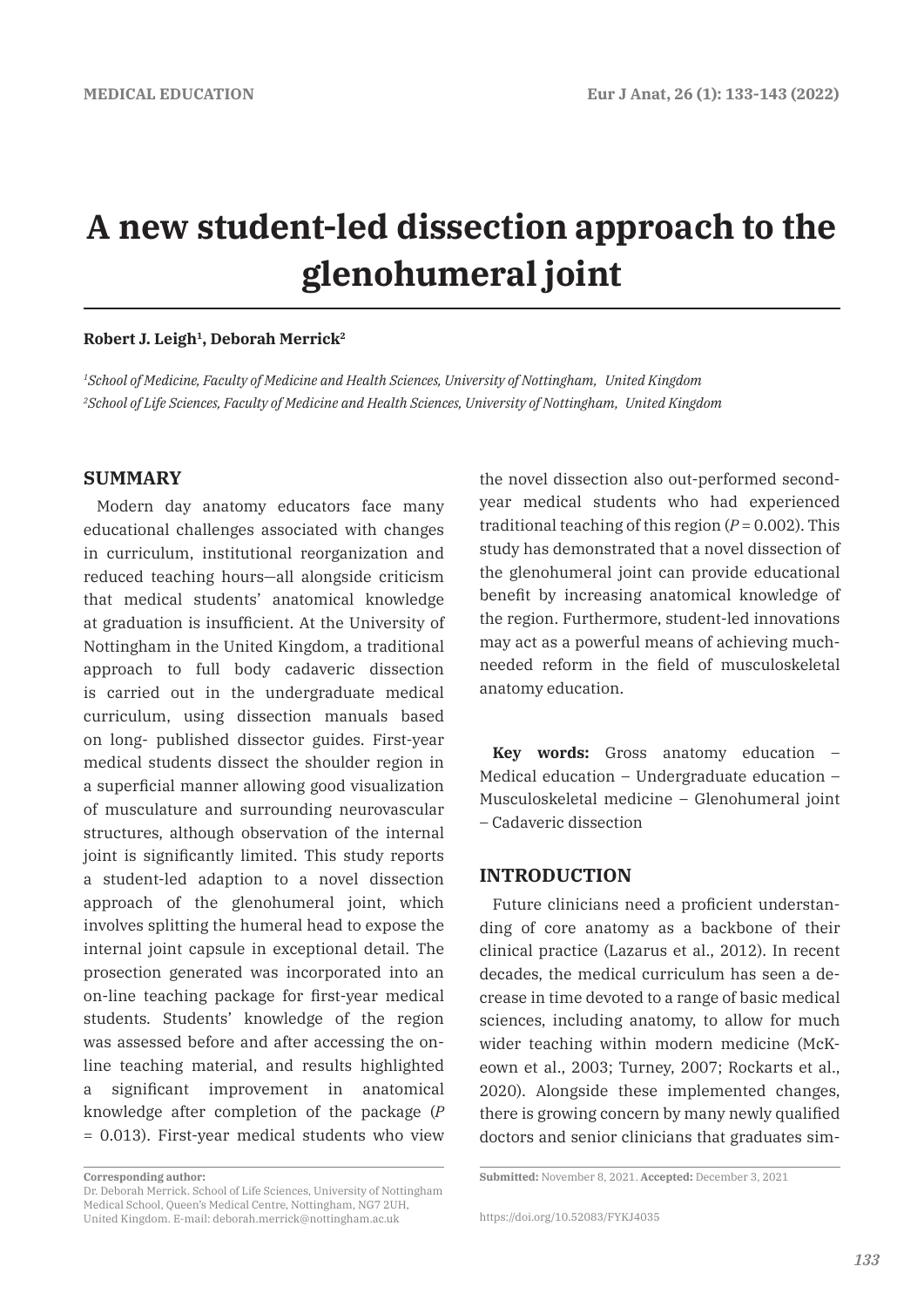ply do not possess sufficient anatomical knowledge for their first clinical placement (Waterson and Stewart, 2005; Fitzgerald et al., 2008). Deficits in medical students' knowledge (Day et al., 2007; Al-Nammari et al., 2015) and lack of confidence in performing and interpreting the findings of musculoskeletal examinations are often cited in the literature (Skelley et al., 2012; Peitzman and Cuddy, 2015). Further evidence suggests that the current approach to preclinical musculoskeletal medicine provides no improvement to clinical competency post-graduation (Khorsand et al. 2018). The deficit in the musculoskeletal field of teaching has been observed in institutions across the world, which has led to attempts at improvement by adaptation of the curriculum (Murphy et al., 2014; Hose et al., 2017). Curricular reform, via multidisciplinary collaboration, student-run musculoskeletal (MSK) clinic (McQuillan et al., 2017) and novel approaches to dissection (Hlavac et al., 2017; Cotofana et al., 2021) have been cited in the literature as potential routes to improve education in this field (Murphy et al., 2014). A solid foundation of musculoskeletal anatomy is clinically very important, as musculoskeletal disorders and complaints are commonly observed within the clinical setting (Huisstede et al., 2006: Buchbinder et al., 2013). It is therefore essential that medical students receive appropriate teaching of these regions, within the confines of the time allocated in the curriculum. The mode of teaching and its effectiveness is therefore an important consideration of all anatomy educators.

First-hand cadaveric dissection is often referred to as the gold standard for teaching anatomy, which, many would argue, has seen little development or change over many preceding decades, if not centuries (Elizondo-Omaña et al., 2005; Memon, 2018). Cadaveric dissection serves to provide a unique and authentic three-dimensional view of the organization of the human body, illustrating anatomical variation and pathology (often representative of the local population), alongside reinforcing compassion and respect (Konschake and Brenner, 2014; Dissabandara et al., 2015;). Although numerous reported benefits are associated with full body cadaveric dissection, many universities are moving away from this

teaching practice, cited reasons including a shortage of qualified anatomists (Wilson et al., 2019), lack of cadaveric material (Chen et al., 2018) and the financial and time-consuming nature of the teaching modality (Patel et al., 2015; Estai and Bunt, 2016; Ghazanfar et al., 2018;). This, coupled with recent advancements in technological media to learn anatomy, has resulted in some medical schools' revision of their anatomical curricula with less emphasis, or completely without any emphasis at all, on the features of cadaveric dissection (Parker, 2002; Davis et al., 2014; Memon, 2018; Birbara et al., 2020). The improvement in technology, alongside the need to adapt teaching to the Covid-19 pandemic, means that online learning or a blended approach is now commonplace for anatomy teaching (Evans et al., 2020; Franchi, 2020; Pather et al., 2020). Recent findings suggest that these new approaches can provide students with greater knowledge of gross anatomy, provided there is sufficient student engagement (Green and Whitburn, 2016; Green et al., 2018).

The University of Nottingham in the United Kingdom (UK) runs an undergraduate-entry Medicine BMBS program where students experience 98 hours of gross anatomy teaching during their preclinical (years 1-3) training (Pratten et al., 2014). Teaching takes the form of lectures, workshops and practical cadaveric dissection classes that are largely based on the approach described in Hansen dissector (Hansen, 2002). Students carry out full body cadaveric dissection, alongside having access to pre-dissected (prosected) material, osteology specimens, a digital imaging library, anatomical models and on-line computer aided learning packages to help support their learning within the dissecting room (Turmezei et al., 2009). Assessment of gross anatomical knowledge forms the basis of an end-of-year Objective Structured Practical Examination, and application of this knowledge is incorporated into theory-based endof-year summative exams. The musculoskeletal gross anatomical component of the medical course is taught primarily in year 1, and comprises a total of 28 teaching contact hours (7 one-hour lectures and 21 hours of dissection). This approach is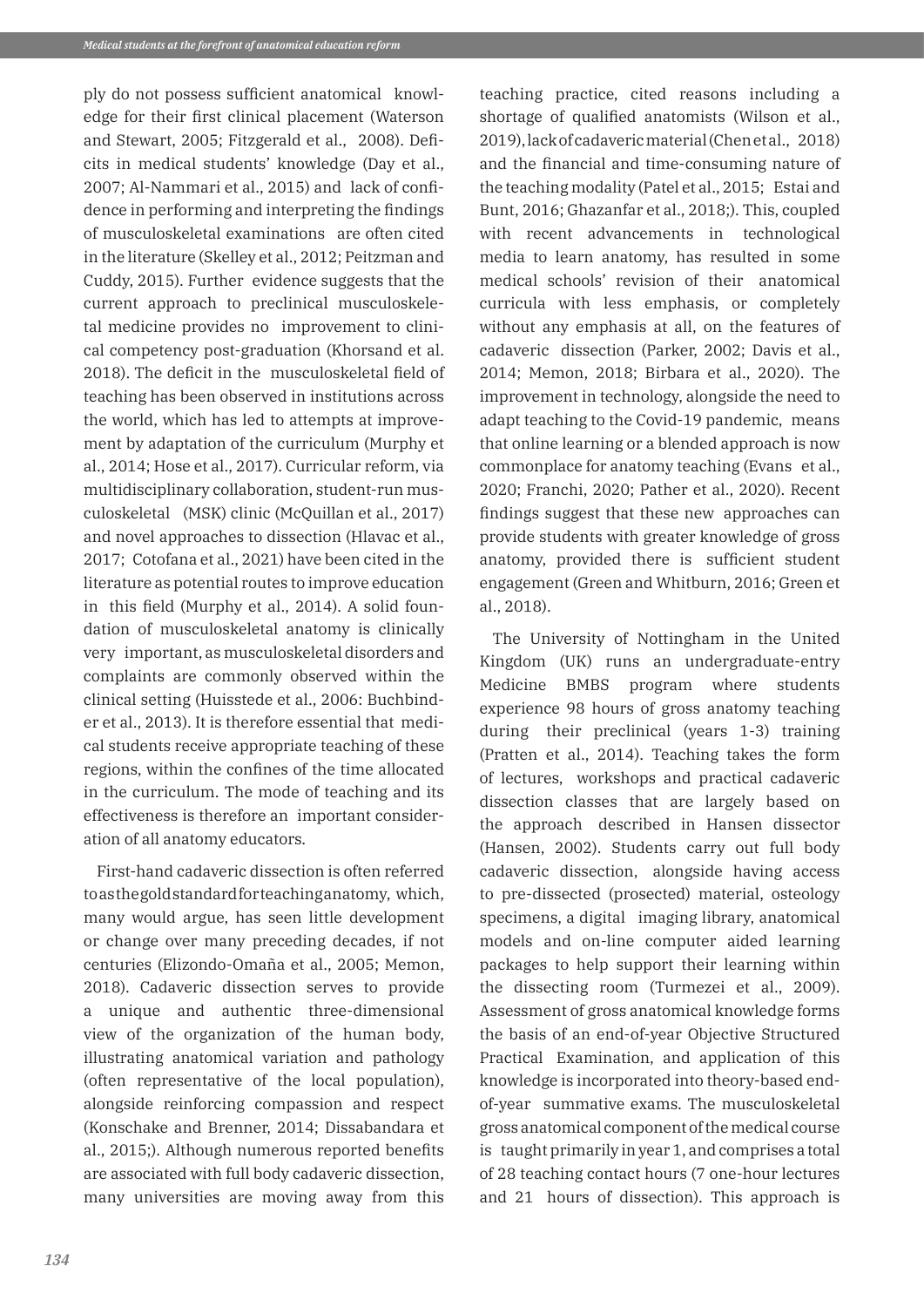consistent with other UK Medical Schools in both the delivery method and devoted teaching time (Gogalniceanu et al., 2009). A very small number of students have the chance to dissect again as part of a second-year anatomy optional module (8-10/300), or as part of a third-year dissertation project (14-16/300). As student enter the clinical phase of the medical course (years 4 and 5), they receive ad hoc informal musculoskeletal teaching within the clinical setting, although the exact amount of this teaching is difficult to determine and will vary widely. Formal teaching does occur in the final clinical year during their Musculoskeletal Disorders and Disability module.

At the University of Nottingham, the educational approach utilized in gross anatomy teaching is reevaluated annually. This ensures that the anatomical content and its delivery is clinically relevant and effective for teaching clinicians of the future (Leveritt et al., 2016; Marino et al., 2018). Students play an important role in this reevaluation process by identifying common anatomical difficulties before subsequently designing, implementing and evaluating new dissection protocols. This study presents an example of a shoulder dissection reevaluation, adapted from a study by Fabrizio et al. (2017), to be carried out by first-year medical students with limited dissection experience and within a short timeframe. The educational value and effectiveness of this approach are discussed. The findings suggest that there is real potential to empower medical students to help improve their own anatomy education, at a time when [arguably] reform of this age-old medical teaching is needed more than ever before.

# **MATERIALS AND METHODS**

Undergraduate medical students at the University of Nottingham (UK) carry out an optional module during their second year. Students rank optional modules in order of preference and an algorithm is applied to provide allocations. "Advanced Anatomical Sciences" is one optional module available for a small number of medical students (8-10/300) each year led by an Anatomist. The aim of this module is for students to gain a greater insight into an anatomical region of interest. In doing so, students explore clinical relevance through the process of cadaveric dissection. The module incorporates lectures (2 hours), practical dissection classes (10 hours) and workshops (5 hours), all supported by the lead Anatomist. Students are asked to reflect on personal dissection experience, current dissection methodology (including Hansen, 2002; Tank, 2005; Clemente, 2007), clinical significance of the region and explore difficult concepts associated with the area of study. Students then design and implement a dissection approach based on their findings. Finally, they produce a portfolio in which they reflect on their experience leading their own dissection, in comparison to group dissections performed earlier in the medical course. Reflective discussion was emphasized as a key learning objective and marking criterion in the final portfolio produced in this module. Three elements of the module are assessed to provide a summative module mark; the quality of dissection/ prosection generated, an oral presentation and a reflective portfolio. One student's approach in this module led to the adaptation of a recently described novel dissection method of the glenohumeral joint (Fabrizio et al., 2017), which had only ever been performed by professional dissectors. The students' adaptation devised a method that could be performed by students/ novices, suggesting that the novel dissection method is suitable for introduction into medical school curriculum.

# **Student adaptation of a novel dissection approach of the glenohumeral joint**

Dissector manuals routinely used by undergraduate medical students direct a superficial approach focusing mostly on preservation and identification of neuromuscular structures surrounding the glenohumeral joint (Zuckerman, 1981; Hansen, 2002; Tank, 2005; Clemente, 2007). Although this is a good approach to visualize the brachial plexus, musculature and superficial osteology, observation of internal joint structure is limited. A novel approach to the glenohumeral joint dissection detailed below (steps 1-3) allowed the internal joint capsule to be observed in detail, whilst maintaining the integrity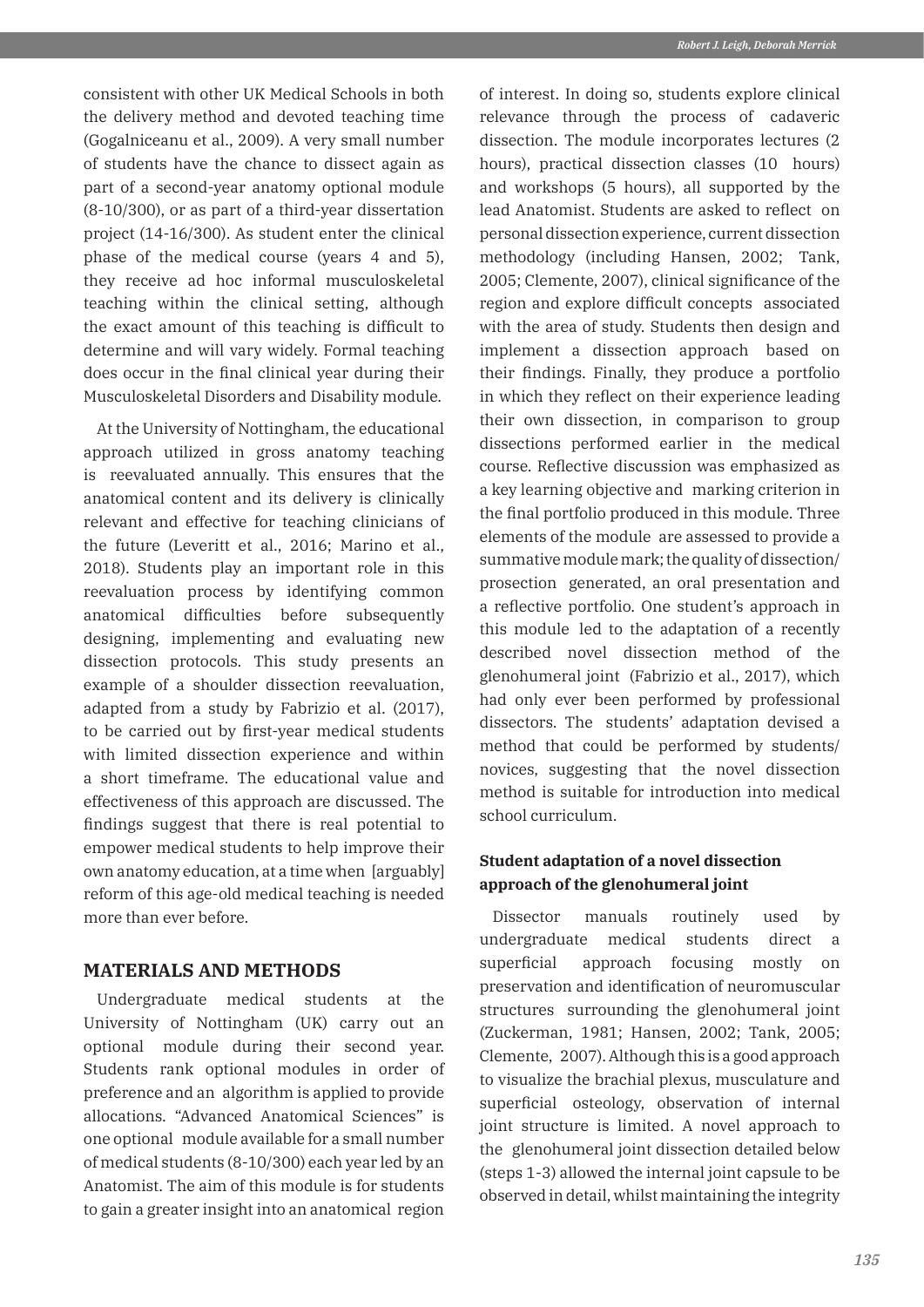to the head of the humerus and its associated musculature (approach adapted from Fabrizio et al., 2017).

- 1. Skin and subcutaneous fascia surrounding the upper two thirds of the arm was reflected, continuing superiorly to the furthest lateral projection of the clavicle. The anterior part of the deltoid was reflected by cutting its proximal attachment. Trapezius and infraspinatus fascia were removed, and the posterior part of the deltoid reflected by cutting its medial attachment (Fig. 1).
- 2. The proximal humerus was cut twice with an oscillating 16,000/min cast saw (CC4 cast saw system; de Soutter Medical Ltd., Buckinghamshire, UK). The first cut was a longitudinal cut along the shaft of the humerus. The cut extended along the lateral aspect of the proximal one third of the humerus, commencing anterior to the greater tubercle and posterior to the lesser tubercle of

the humerus. The second cut, perpendicular to the first, extended posteriorly from the distal end of cut one (Fig. 2A). Care was taken to ensure that the cuts did not damage any nearby structures, including rotator cuff musculatures and tendon of the long head of the biceps muscle.

3. The head of the humerus was opened to view the internal structures using a 23mm postmortem chisel (Surgical Holdings, Southend-on-Sea, UK) to view internal joint structures. The integrity of the muscles in this region was maintained throughout the dissection procedure (Fig. 2B). Further detailed dissection allowed the identification of the long head of biceps brachii tendon, glenoid labrum and the subscapularis tendon (Fig. 2C-D).

The novel glenohumeral joint dissection approach was successfully completed in its entirety by one second-year medical student.



**Fig. 1.-** Standard undergraduate medical students dissection approach of the glenohumeral joint. A: Anterior view of proximal humerus with deltoid (D) and short head of biceps brachii reflected. B: Posterior view of the shoulder illustrating associated rotator cuff musculature. The dissection was carried out on an elderly female cadaver by the lead author within the anatomy suite (BB – biceps brachii, D – deltoid, HH – humeral head; INF – infraspinatus, LHB – long head of biceps brachii; PMJ – pectoralis major, SHB – short head of biceps brachii, SUP – supraspinatus, TMA – teres major, TMI – teres minor).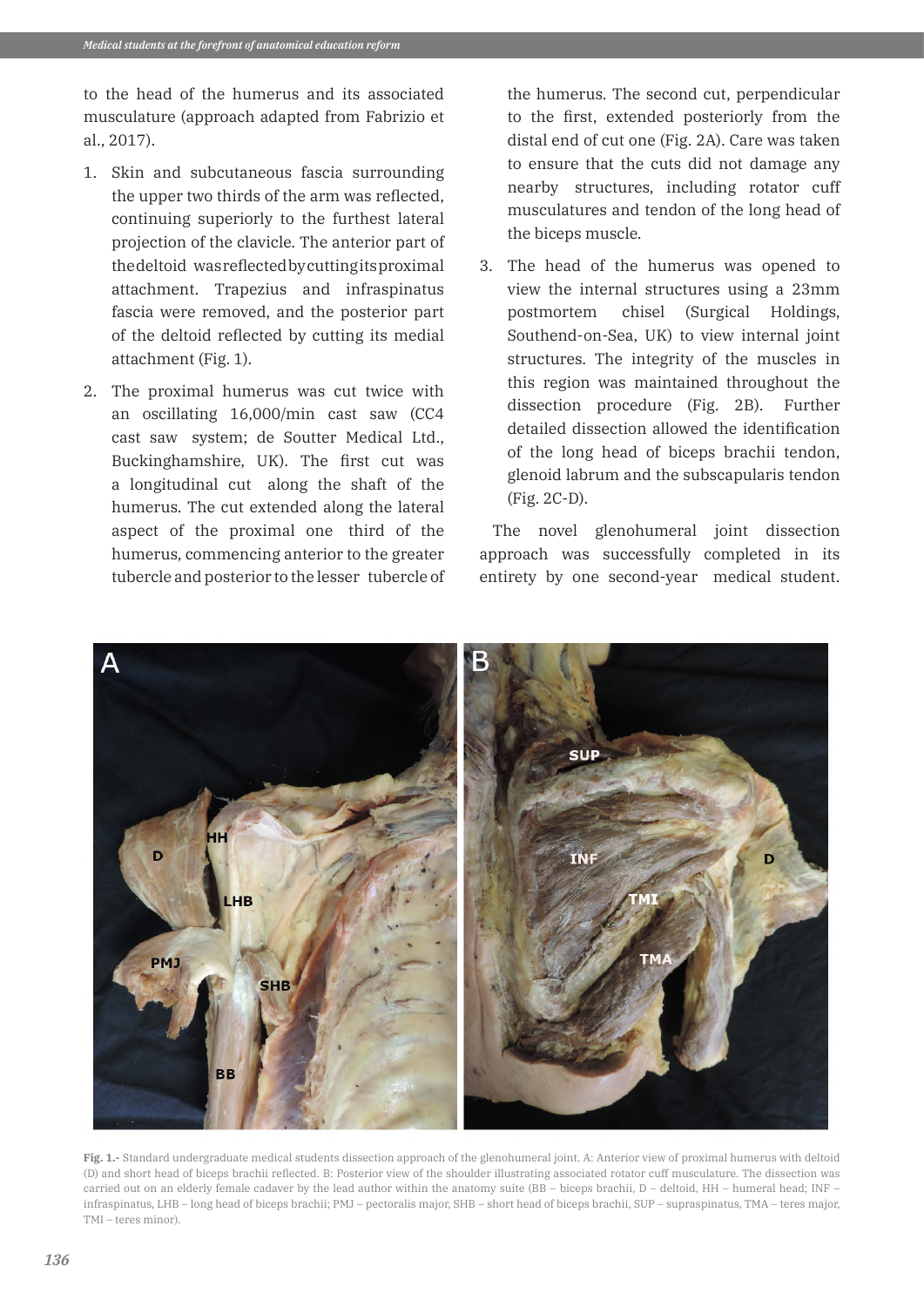The generation of the prosection took 8 student dissection hours in total. This approach started with skin reflection, identification and preservation, where possible, of musculature and neurovascular structures surrounding the shoulder. The time taken incorporated meticulous dissection, detailed imaging and documentation of the dissection stages. The final stage of this novel prosection approach, which encompassed the splitting of the humeral head, took approximately 10 minutes (an anatomy technician helped stabilize and hold the prosection during this final stage). The cadaveric protocols carried out were in line with Human Tissue Act 2004 regulations, and carried out in a designated laboratory.

## **On-line learning package to illustrate the novel dissection**

First-year medical students were then given the opportunity to view the new glenohumeral joint prosection on-line teaching package (it was



**Fig. 2.-** Novel undergraduate medical student dissection approach of the glenohumeral joint. **A**: Proximal humerus viewed from the lateral aspect highlighting the direction of saw cuts made. **B**: View of joint capsule upon initial opening. **C-D:** Joint capsule as viewed following minimal dissection of the region to highlight the long head of biceps brachii insertion into the glenoid labrum. The dissection was carried out on an elderly female cadaver by the lead author within the anatomy suite (A – acromion; CL – clavicle; GC – glenoid cavity; GL – glenoid labrum; GT – greater tubercle of humerus; HH – humeral head; LHB – long head of biceps brachii; SS – subscapularis muscle).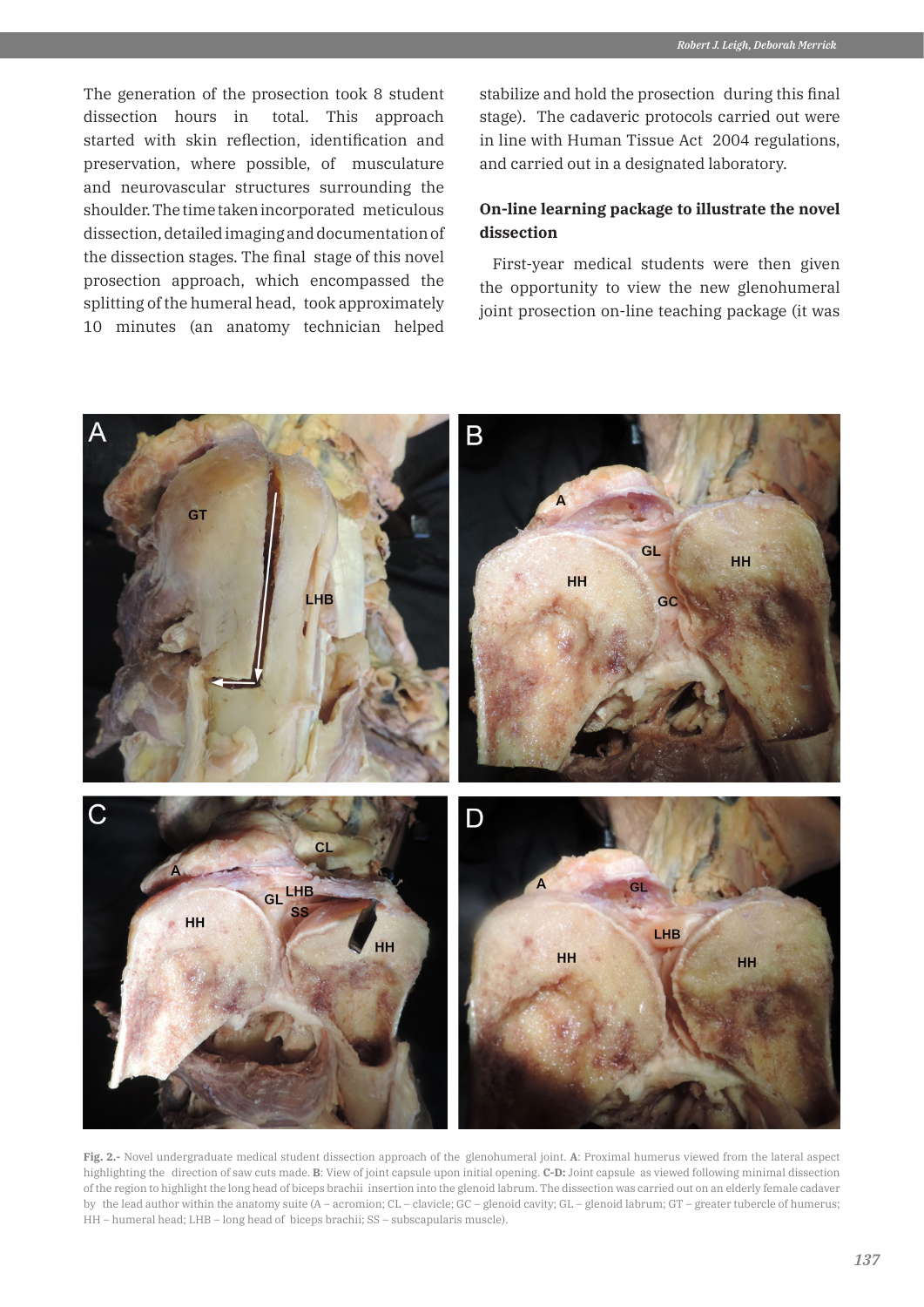initially planned that all students would view the prosection within the anatomy suite; however, due to the unprecedented impact of Covid-19, this was not feasible). The teaching package was created by a second-year medical student (author R.J.L.) using PowerPoint software, version 16.31 (Microsoft Corp., Redmond, WA) and made accessible to students via Moodle course management system, version 3.7.5 (Moodle, West Perth, WA, Australia), the University of Nottingham on-line teaching platform. Anatomical accuracy of the package was checked and verified by the lead Anatomist (author D.M.). The teaching package began with a five-minute introduction to the shoulder region, which consisted of commonly seen anatomical drawings and still images of shoulder anatomy, accompanied by audio to aid learning. The teaching package then introduced the methodology of the new dissection method, comparing and contrasting to standard dissection in the medical course. Still images/photographs (taken on a Panasonic Lumix DMC-G7 digital camera (Panasonic UK & Ireland, Bracknell, UK) were used, which demonstrated the process of the novel dissection, accompanied by audio files describing method of dissection. This package took an average of 30 minutes to complete.

# **Effectiveness of novel dissection approach (quantitative cohort analysis)**

A series of questions were designed by the authors to explore the first-year undergraduate medical students' knowledge of the glenohumeral joint, which were then verified by an additional anatomist for appropriate level and accuracy. Applying the principles of Bloom's taxonomy to the quizzes, the questions were identified to be aimed at knowledge, comprehension and application levels of learning deemed appropriate for first year undergraduate students (Bloom, 1956). Questions were piloted and validated with a cohort of second-year medical students (n = 122) who had already completed teaching, learning and assessment of this region in the previous academic year. The second-year students did not access the on-line teaching package; however, the pilot study allowed the series of questions to be grouped based on question type (cadaveric

or non-cadaveric-based) and on difficulty levels. The questions were then randomly allocated to two comparable quizzes, each containing eight questions (herein named quiz A and quiz B; see Appendix A for examples of knowledge-based questions). First-year medical student completed quiz A prior to accessing the on-line package and quiz B following completion of the package. Quizzes were delivered in survey monkey (SNMK Inc., San Mateo, CA) and data extracted into Excel spreadsheet program, version 16.31 (Microsoft Corp., Redmond, WA). Quiz A was made available to all first-year medical students (*n = 298*) to complete on-line three weeks after they had been taught the anatomy of the glenohumeral joint through dissection following a standard dissection approach (outlined in Hansen, 2002). As the first- and second-year medical students were taught using the same dissection approach, Cronbach alpha and Kendall's Tau statistical tests were carried out to judge the consistency and validity of each cohort's performance on Quiz A (i.e., the students' performance prior to seeing the novel dissection).

All first-year medical students were encouraged to access the package and then complete a second quiz (quiz B). All elements of this study (on-line package and quizzes) were optional throughout and therefore students were able to choose their level of engagement. Ethical approval of this project was obtained by the School of Life Sciences Ethics Committee, University of Nottingham, UK (Ref no. C110320DM). A paired t-test was used to statistically compare results from quiz A and B. A paired t-test was also performed to statistically compare results between the pilot group (secondyear medical students) and first year medical students: this compared performance in quiz-A questions when neither cohort had seen the novel dissection, and in quiz-B questions when only the first-year medical students had seen the novel dissection (accessed teaching package).

## **RESULTS**

The on-line teaching package presenting the novel glenohumeral joint prosection was accessed by 144 first-year medical students (48.3% of year cohort) following staff making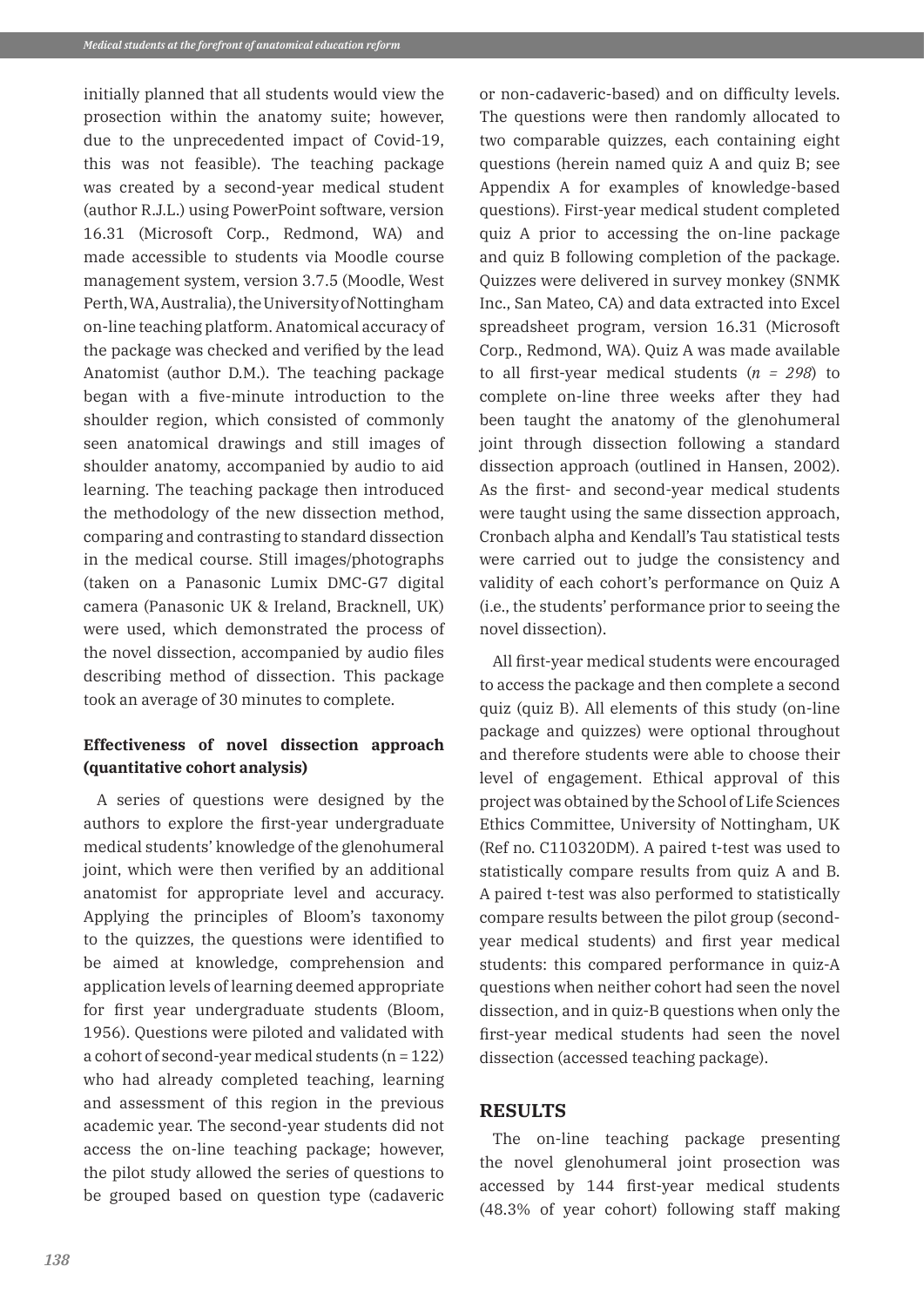on-line announcements of its presence. Of the students who accessed the package,  $22.2 \%$  (n = 32) completed quiz A, and  $18.1\%$  (n = 26) quiz B between April-May 2020.

# **Cohort performance before viewing novel dissection on-line package**

No statistical difference in overall initial quiz (A) performance was observed between firstand second-year medical students  $(P = 0.38;$  Fig. 3). Both cohorts of students performed better on non-cadaveric questions (year 1, 57.5% ± 1.6 SD; year 2,  $34.2\% \pm 4.4$  SD) compared with questions requiring interpretation of cadaveric images (year 1, 31.3% ± 18.7 SD; year 2, 31.7% ±13.3 SD). However, the increased performance of both cohorts on non-cadaveric questions compared to cadaveric questions was insignificant (*P* = 0.34). Cronbach's alpha statistical test showed high internal consistency (0.79) for quiz A, with Kendall's tau-b test showing an insignificant correlation (0.57, *P* = 0.064).

# **Cohort performance after viewing novel dissection on-line package**

First-year medical students showed a statistically significant increase in the number of correct responses after completing the on-line package, compared with their initial quiz  $(p =$ 0.013; Fig. 4). The mean score for students taking the initial quiz (A) before viewing the on-line teaching package was 40.3% (±17.3 SD), whereas the mean score after viewing the resource (quiz B) was 76.0% (±17.6 SD). First-year medical students' ability to correctly identify structures on images of cadaveric specimen increased from 31.3% (±18.7 SD) to 76.3% (±15.8 SD) following visualization of the novel glenohumeral joint prosection. A similar increase was observed for non-cadaveric questions without any associated imagery (49.3% ±9.39 SD to 75.8% ±19.6 SD). Looking at performance based on question type, after completing the on-line teaching package, students now scored equally well on cadaveric compared with non-cadaveric questions (76.3%  $\pm 15.8$  SD and 75.8%  $\pm 19.6$  SD respectively, p



**Fig. 3.-** First-year and second-year undergraduate medical students' performance on a series of anatomical questions based around the shoulder region. Questions in each quiz were themed as being cadaveric or non-cadaveric knowledge-based questions. Quiz A relates to questions asked prior to first-year medical students viewing the novel prosection, quiz B relates to questions asked after first-year students viewed the on-line teaching package. Note the second-year medical students did not view the teaching package illustrating the novel glenohumeral dissection at any point during this study (error bars = standard deviation).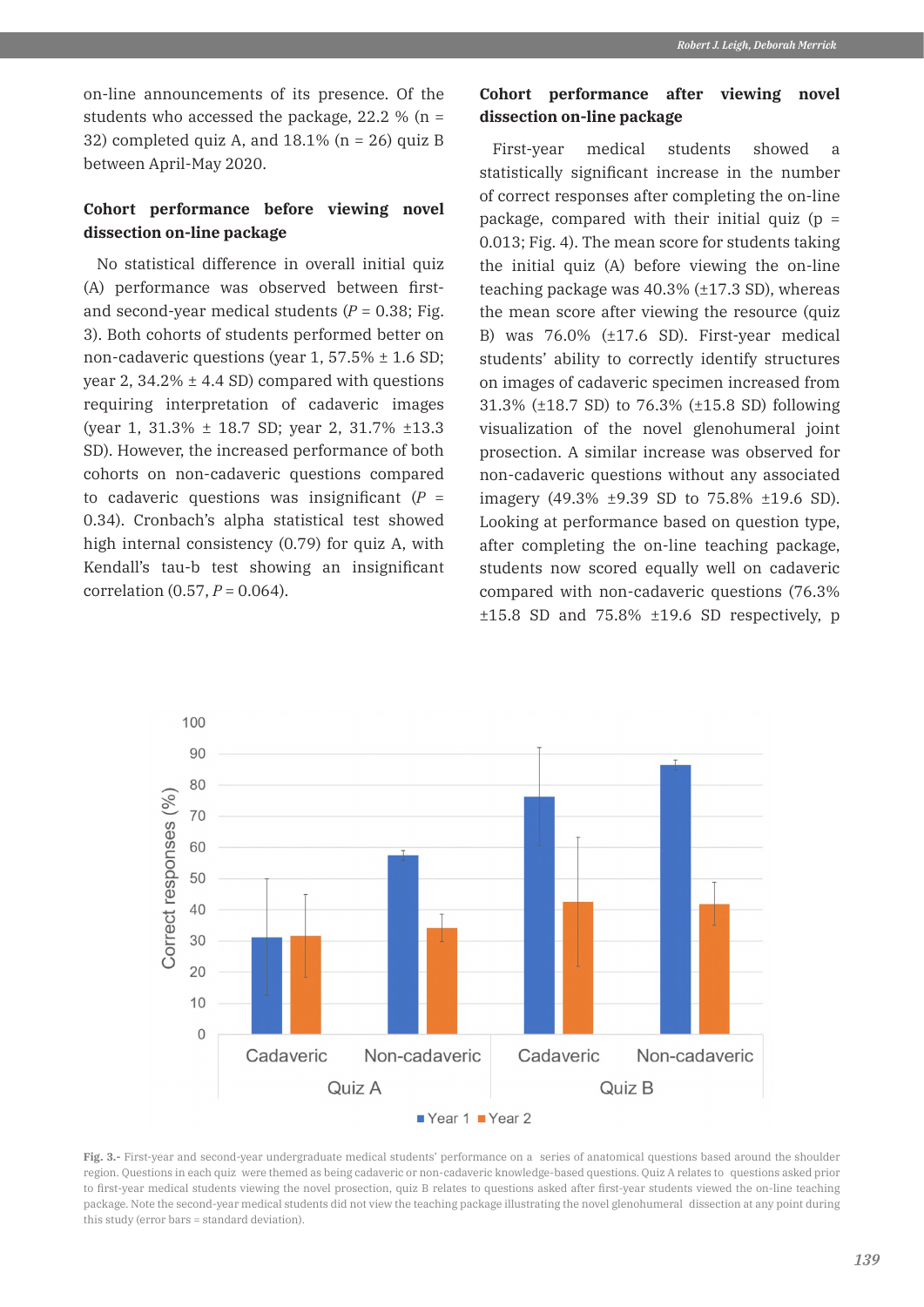= 0.15). Second-year students did not view the teaching package but did answer questions associated with the second quiz (quiz B). Across all question types, second-year medical students were outperformed by those first-year medical students who had viewed the on-line teaching package (*P* = 0.002; Fig. 3).

#### **DISCUSSION**

Shoulder pain is a common and disabling complaint with a lifetime prevalence of up to 70% (Luime et al., 2004); with glenohumeral joint disorders (e.g., problems associated with the subacromial bursa) being one of the most common causes of shoulder pain in primary care (Mitchell et al., 2005; Greenberg, 2014). Clinical diagnosis in primary care is principally achieved through careful history taking and physical examination. Therefore, clinical knowledge and experience are essential in accurate diagnosis and establishing the appropriate management (Mitchell et al., 2005; Artus et al., 2017). However, global data suggest that there is low confidence in primary healthcare practitioners' ability to diagnose and appropriately manage shoulder pain (Glazier et al., 1998; Loebenberg et al., 2006; Buchbinder et al., 2013). This, coupled with the growing evidence

that musculoskeletal knowledge (Day et al., 2007; Al-Nammari et al., 2015), and confidence in applying this knowledge (Peitzman and Cuddy, 2015; Marino et al., 2018), is often inadequate in medical students, illustrates the importance of establishing optimal teaching of this region (Skelley et al., 2012). This study has shown how first-year medical students' performance improved on a series of cadaveric and non-cadaveric knowledgebased questions (an increase of 45.0% and 26.5% respectively) after viewing images of the novel glenohumeral joint dissection ( $p = 0.013$ ). These students also out-performed second-year medical students who had been taught and assessed on this region of anatomy in the previous academic year, but who did not view the on-line teaching package ( $p = 0.002$ ). These results suggest that a blended approach to anatomy teaching is effective and can provide students with greater knowledge. These results are in line with other published studies (Green and Whitburn, 2016; Green et al., 2018). Combining such approaches with exposure to a clinical setting may have optimal educational benefit (Newcomer et al., 2013; Sayma and Williams, 2016; Khorsand et al., 2018). Therefore, it will be important to establish where in the curriculum this teaching should ideally take place.



**Fig. 4.-** First-year undergraduate medical students' performance on a series of anatomical questions based around the shoulder region before (quiz A; n = 32) and after (quiz B; n = 26) viewing a novel prosection of the glenohumeral joint on-line. Questions in each quiz were themed as being cadaveric or non-cadaveric knowledge-based questions (error bars = standard deviation).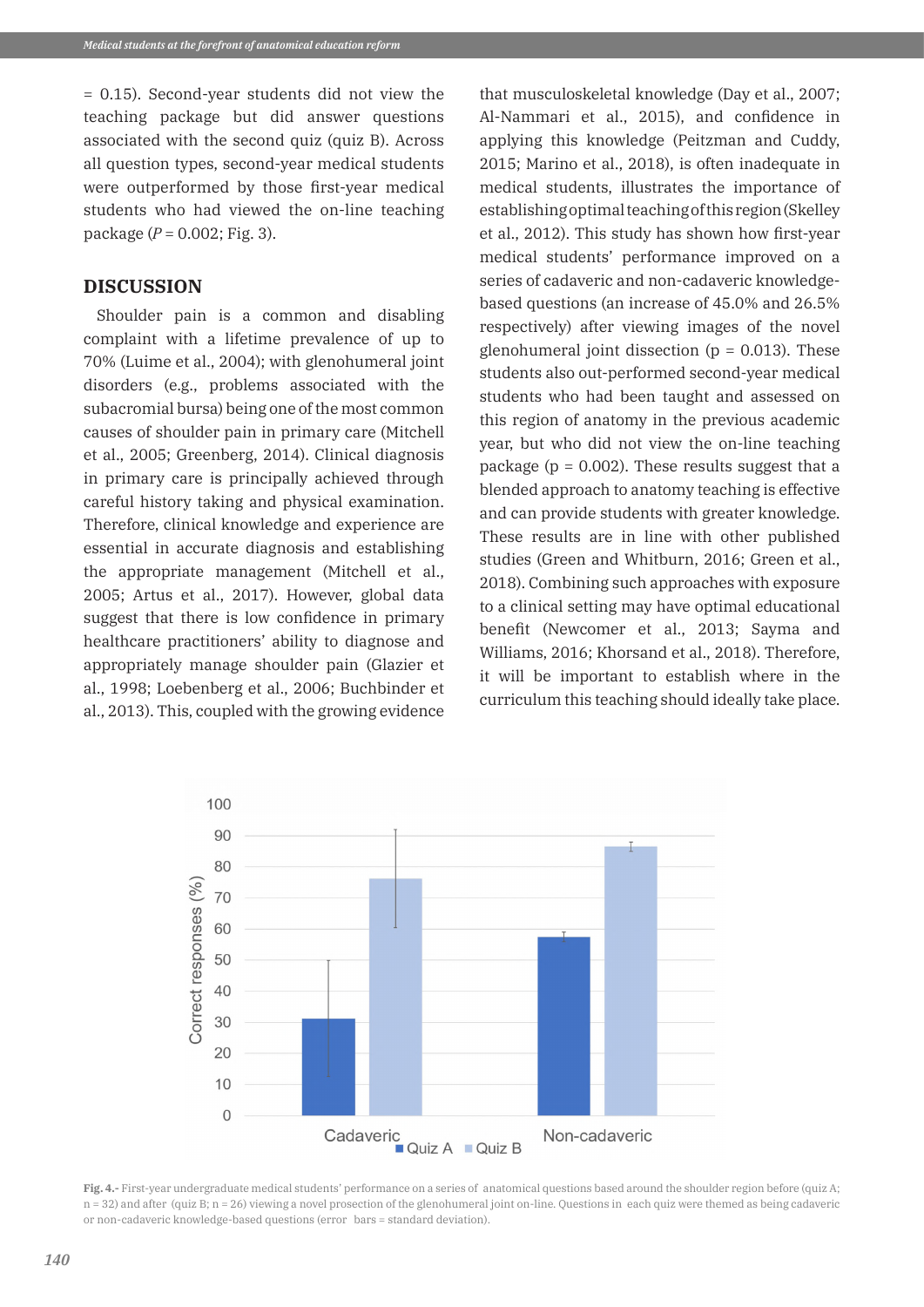There is a growing body of literature describing novel dissection approaches to a variety of different anatomical regions, including the orbit (Cotofana et al., 2006), knee (Clemente et al., 2009), brain (Hlavac et al., 2017) and sinoatrial node of the heart (Nooma et al., 2020). Many of these novel dissections have been carried out by skilled surgeons, anatomists, or postgraduate medical students with extensive dissection experience (Mattioli et al., 2017; Cotofana et al., 2021). If a novel dissection approach requires the skill and time of a clinician or anatomist to carry out, the impact it can have in a medical curriculum setting may be very limited. However, this study reports for the first time that a novel dissection of the glenohumeral joint can be carried out by a novice dissector using standard dissection tools, typically available to undergraduate students within practical dissection classes. This is being championed at the University of Nottingham (UK), and in this academic year (2021-22) the new glenohumeral dissection approach will be incorporated into all first-year student-led dissection classes. Finally, it is of note that the appraisal of the current dissection approaches and execution of the novel glenohumeral dissection approach were carried out within an optional module setting. Optional modules within a medical curriculum inherently have more autonomy and may serve as an opportunity to empower students to drive reform and make innovations (Novak et al., 2011; Cantwell et al., 2015; Georgetti et al., 2021).

#### **Limitations of the Study**

The internal consistency of the quiz (A) was found to be consistent with other classifications as "high/acceptable" (Tavakol and Dennick, 2011; Taber, 2018), and suggests that the quizzes were consistent in their ability to assess the same areas of knowledge in both first- and secondyear students. No relationship could be identified between performances on quiz (A) questions between first- and second-year medical students (as ascertained by Kendall's tau-b). However, this insignificance may be attributed to the small amount of data in this correlation, given that only quiz-A questions were included (quiz-B questions

were excluded as, unlike first-year students, second-year students did not see the novel dissection when answering these questions). Just under half of the first-year medicine cohort (48.3%) accessed the optional on-line resource, and only a proportion of these carried out the associated quizzes (18.1-22.2%). The uptake may have been limited due to the fact that the end-ofyear Objective Structured Practical Examination was cancelled because of the restrictions imposed by the Covid-19 pandemic. Therefore, although only speculative, the cancelling of the gross anatomy practical exam may have influenced the time that students devoted to revising this discipline. This study utilized cohorts of medical students at the University of Nottingham (UK) through an unprecedented time where anatomy teaching was moved on-line in a rapid and tight timeframe. Therefore, it is acknowledged that findings from this study may not be generalized to other institutional settings and other student populations.

## **CONCLUSIONS**

Medical students' knowledge of musculoskeletal anatomy is reported widely in the literature to be inadequate and not sufficient for clinical placement. This study looked at ways to utilize a novel student-led dissection approach to improve the knowledge of the glenohumeral joint in first-year medical students. Through creation of an anatomy blended on-line teaching package, students gained greater regional insight, illustrated by improved performance in knowledge-based questions. Novel cadaveric dissections are not a new concept, but novel approaches that can increase subject knowledge and be carried out by novice dissectors may have real educational benefit that is worthy of further exploration and, where successful, curriculum reform.

#### **ACKNOWLEDGEMENTS**

The authors sincerely thank those who donated their bodies to science so that anatomical research and teaching could be performed. Results from such research can potentially increase scientific knowledge and can improve patient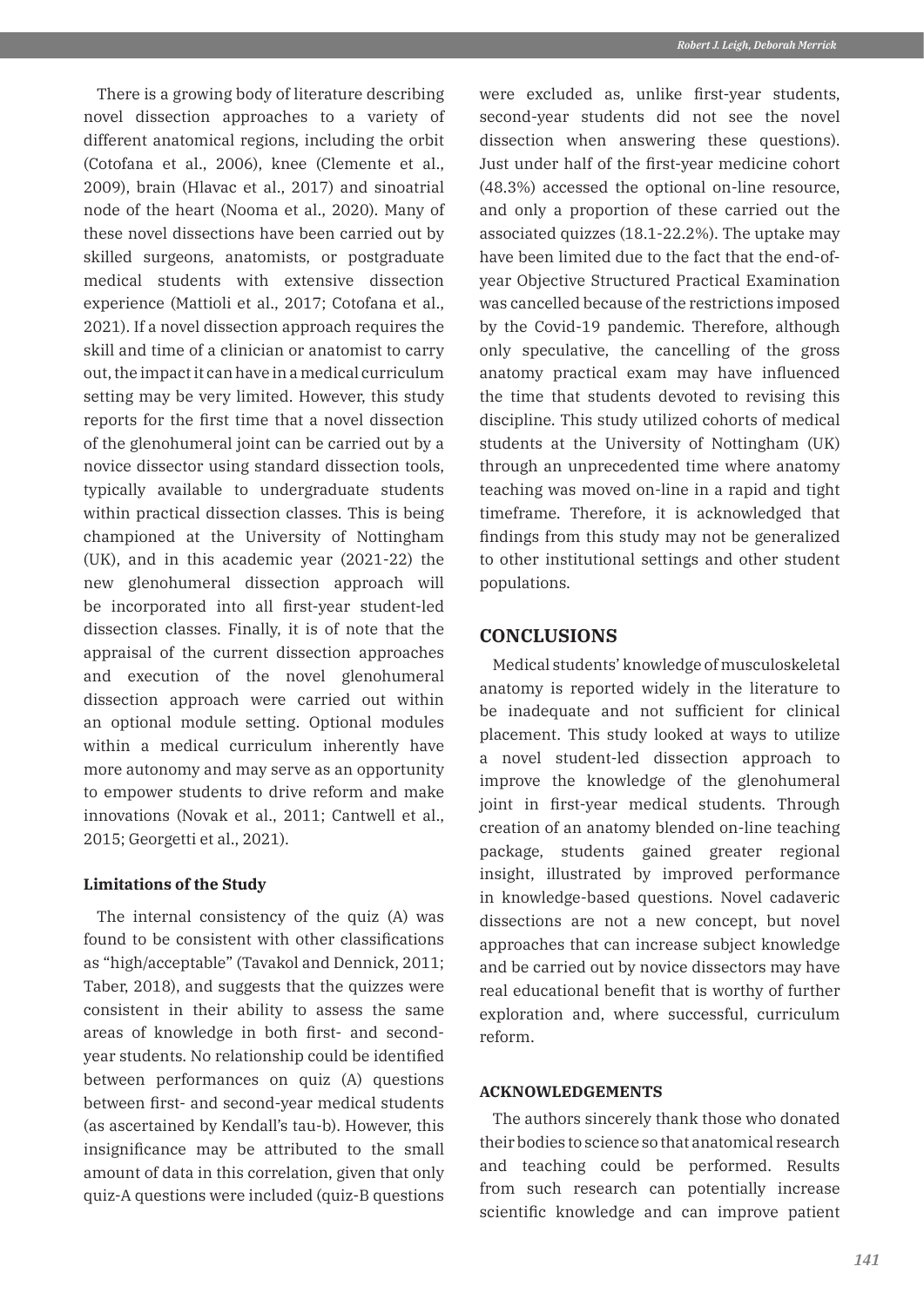care. Therefore, these donors and their families deserve our highest respect. The authors would also like to thank all of the Anatomy Suite staff at the University of Nottingham for help during this study. In particular, thanks to Miss Leia Boote and Miss Jo Lockley for their technical support during the final stages of prosection generation.

#### **NOTES ON CONTRIBUTORS**

ROBERT J. LEIGH, BMedSci., is a fourth-year undergraduate medical student in the School of Medicine, Faculty of Medicine and Health Sciences at the University of Nottingham, Nottingham, United Kingdom.

DEBORAH MERRICK, B.Sc., Ph.D., S.F.H.E.A., is an assistant professor of anatomy in the School of Life Sciences, Faculty of Medicine and Health Sciences at the University of Nottingham, Nottingham, United Kingdom. She teaches anatomy and embryology to pre-clinical medical students and is a senior tutor for medicine. Her research interests include student engagement and assessment within anatomical education and

student wellbeing.

#### **REFERENCES**

AL-NAMMARI SS, PENGAS I, ASOPA V, JAWAD A, RAFFERTY M, RAMACHANDRAN M (2015) The inadequacy of musculoskeletal knowledge in graduating medical students in the United Kingdom. *J Bone Joint Surg Am,* 97: e36.

ARTUS M, VAN DER WINDT DA, AFOLABI EK, BUCHBINDER R, CHESTERTON LS, HALL A, RODDY E, FOSTER NE (2017) Management of shoulder pain by UK general practitioners (GPs): a national survey. *BMJ Open*, 7: e015711.

BIRBARA NS, SAMMUT C, PATHER N (2020) Virtual reality in anatomy: A pilot study evaluating different delivery modalities. *Anat Sci Educ,* 13: 445-457.

BLOOM BS (1956) Taxonomy of Educational Objectives: The Classification of Educational Goals. *Handbook 1: Cognitive Domain*. 1st ed. David McKay Co, Inc, New York, pp 201.

BUCHBINDER R, STAPLES MP, SHANAHAN EM, ROOS JF (2013) General practitioner management of shoulder pain in comparison with rheumatologist expectation of care and best evidence: an Australian national survey. *PLoS One*, 8: e61243.

CANTWELL S, BONADURER GF, PAWLINA W, LACHMAN (2015) Near-peer driven dissection selective: A primer to the medical school anatomy course. *Clin Anat,* 28: 985-993.

CHEN D, ZHANG Q, DENG J, CAI Y, HUANG J, LI F, XIONG K (2018) A shortage of cadavers: The predicament of regional anatomy education in mainland China. *Anat Sci Educ*, 11: 397-402.

CLEMENTE CD (2007) Clemente's Anatomy Dissector. 2nd ed. Lippincott, Williams and Wilkins, Baltimore, MA, pp 65-68.

CLEMENTE FR, FABRIZIO PA, SHUMAKER M (2009) A novel approach to the dissection of the human knee. *Anat Sci Educ*, 2: 41-46.

COTOFANA S, GAVRIL DL, FRANK K, SCHENCK TL, PAWLINA W, LACHMAN N (2021) Revisit, reform, and redesign: A novel dissection approach for demonstrating anatomy of the orbit for continuing professional development education. *Anat Sci Educ,* 14: 505-512.

DAY CS, YEH AC, FRANKO O, RAMIREZ M, KRUPAT E (2007) Musculoskeletal medicine: An assessment of the attitudes and knowledge of medical students at Harvard Medical School. *Acad Med,*  82: 452-457.

DAVIS CR, BATES AS, ELLIS H, ROBERTS AM (2014) Human anatomy: Let the students tell us how to teach. *Anat Sci Educ,* 7: 262-272.

DISSABANDARA LO, NIRTHANAN SN, KHOO TK, TEDMAN R (2015) Role of cadaveric dissections in modern medical curricula: a study on student perceptions. *Anat Cell Biol,* 48: 205-212.

ELIZONDO-OMAÑA RE, GUZMÁN-LÓPEZ S, GARCÍA-RODRÍGUEZ MA (2005) Dissection as a teaching tool: Past, present, and future. *Anat Rec,* 285B: 11-15.

ESTAI M, BUNT S (2016) Best teaching practices in anatomy education: A critical review. *Ann Anat*, 208: 151-157.

EVANS D, BAY BH, WILSON TD, SMITH CF, LACHMAN N, PAWLINA W (2020) Going virtual to support Anatomy Education: A STOPGAP in the midst of the Covid-19 pandemic. *Anat Sci Educ*, 13: 279-283.

FABRIZIO P, TOPPING D, WOLFE K (2017) Glenohumeral joint dissection: A new protocol. *Anatomy,* 11: 37-41.

FITZGERALD JE, WHITE MJ, TANG SW, MAXWELL-ARMSTRONG CA, JAMES DK (2008) Are we teaching sufficient anatomy at medical school? The opinions of newly qualified doctors. *Clin Anat,* 21: 718-724.

FRANCHI T (2020) The impact of the Covid-19 pandemic on current Anatomy Education and future careers: a student's perspective. *Anat Sci Educ,* 13: 312-315.

GEORGETTI LJ, SIMS AC, FOCHT, ELCOCK JN, NIXON-CAVE K, AMABILE AH (2021) Participation in an advanced anatomy capstone project facilities student involvement in the development of an instructional tool for novel dissection. *Educ Res Int,* 2021: 6681994.

GHAZANFAR H, RASHID S, HUSSAIN A, GHAZANFAR M, GHAZANFAR A, JAVAID A (2018) Cadaveric dissection a thing of the past? The insight of consultants, fellows, and residents. *Cureus,* 10: e2418.

GLAZIER RH, DALBY DM, BADLEY EM, HAWKER GA, BELL MJ, BUCHBINDER, LINEKER SC (1998) Management of common musculoskeletal problems: a survey of Ontario primary care physicians. *CMAJ,* 158: 1037-1040.

GOGALNICEANU P, O'CONNOR EF, RAFTERY A (2009) Undergraduate anatomy teaching in the UK. *Bull Roy Coll Surg Engl,* 91: 102-106.

GREEN RA, WHITBURN LY (2016) Impact of introduction of blended learning in gross anatomy on student outcomes. *Anat Sci Educ,* 9: 422-430.

GREEN RA, WHITBURN LY, ZACHARIAS A, BYRNE G, HUGHES DL (2018) The relationship between student engagement with online content and achievement in a blended learning anatomy course. *Anat Sci Educ,* 11: 471-477.

HANSEN JT (2002) Essential Anatomy Dissector: following Grant's method. 2nd ed. Lippincott, Williams & Wilkins, Philadelphia, PA, pp 224.

HLAVAC RJ, KLAUS R, BETTS K, SMITH SM, STABIO ME (2017) Novel dissection of the central nervous system to bridge gross anatomy and neuroscience for an integrated medical curriculum. *Anat Sci Educ,* 11: 185-195.

HOSE MK, FONTANESI J, WOYTOWITZ M, JARRIN D, QUAN A (2017) Competency based clinical shoulder examination training improves physical exam, confidence, and knowledge in common shoulder conditions. *J Gen Intern Med,* 32: 1261-1265.

HUISSTEDE BM, BIERMA-ZEINSTRA SM, KOES BW, VERHAAR JA (2006) Incidence and prevalence of upper-extremity musculoskeletal disorders. A systematic appraisal of the literature. *BMC Musculoskelet Disord,* 7: 7.

KHORSAND D, KHWAJA A, SCHMALE GA (2018) Early musculoskeletal classroom education confers little advantage to medical student knowledge and competency in the absence of clinical experiences: A retrospective comparison study. *BMC Med Educ*, 18: 46.

KONSCHAKE M, BRENNER E (2014) "Mors auxilium vitae" – Causes of death of body donors in an Austrian anatomical department. *Ann Anat,* 196: 387-393.